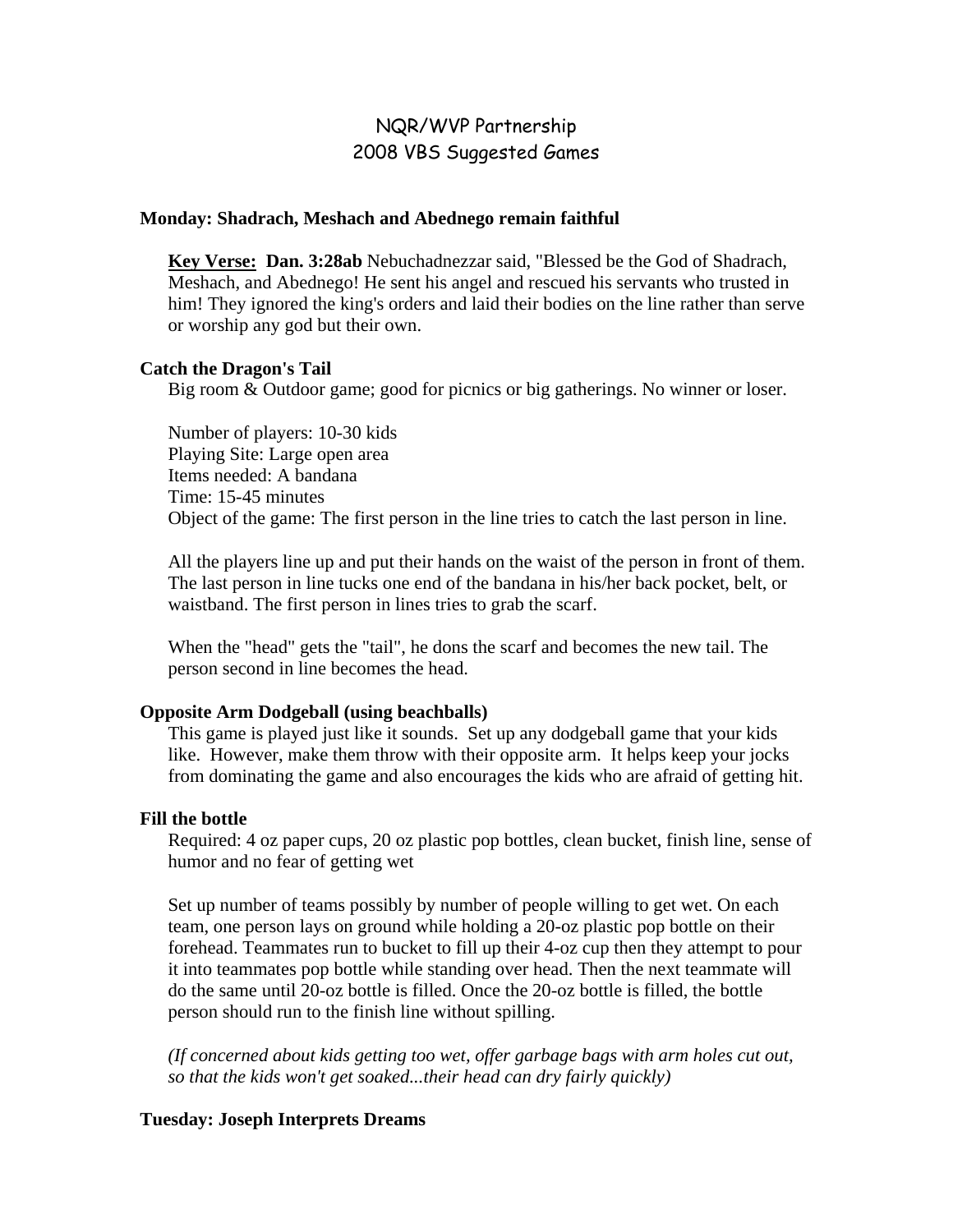**Key Verse: Rom. 12:7** If it is serving, let him serve; if it is teaching, let him teach;

#### **Elbow Tag**

Everyone pairs up in a circle. Pick 2 people to start the game - one of them will be "it". "It" chases the other person around the room. They can go inside or outside of the circle but it's a good idea to try to keep them close to the circle.

The person being chased tries to hook arms with one of the people who is paired up. If they hook arms before they're tagged, then the person holding the opposite arm of the person who was being chased now becomes the one to be chased.

If the person who is it tags the person they are chasing, that person becomes it and tries to tag them back (think duck, duck goose).

This game has no winner but it's a blast and can be played on any time limit you want. Also, if you have someone who is having a hard time catching people, discreetly have a leader get tagged on purpose.

#### **Sponge Pass**

Outdoor or Indoor (need more towels if indoor). Simple but fun, especially on a hot day! You divide your group in rows. In front of each row place a bucket with water and a sponge. At the back place an empty bucket to collect water. When time starts running the person in the front dips the sponge and passes it to the back and the last person squeezes the water into the bucket. The row that manages to collect the most water wins.

#### **Balloon Head Race**

Required: Water Balloons

Organize players so that they're into pairs and each team receives a water balloon. When the game starts, teams must race to a finish line carrying a balloon between their heads, remember don't use your hands. You can even try an obstacle course.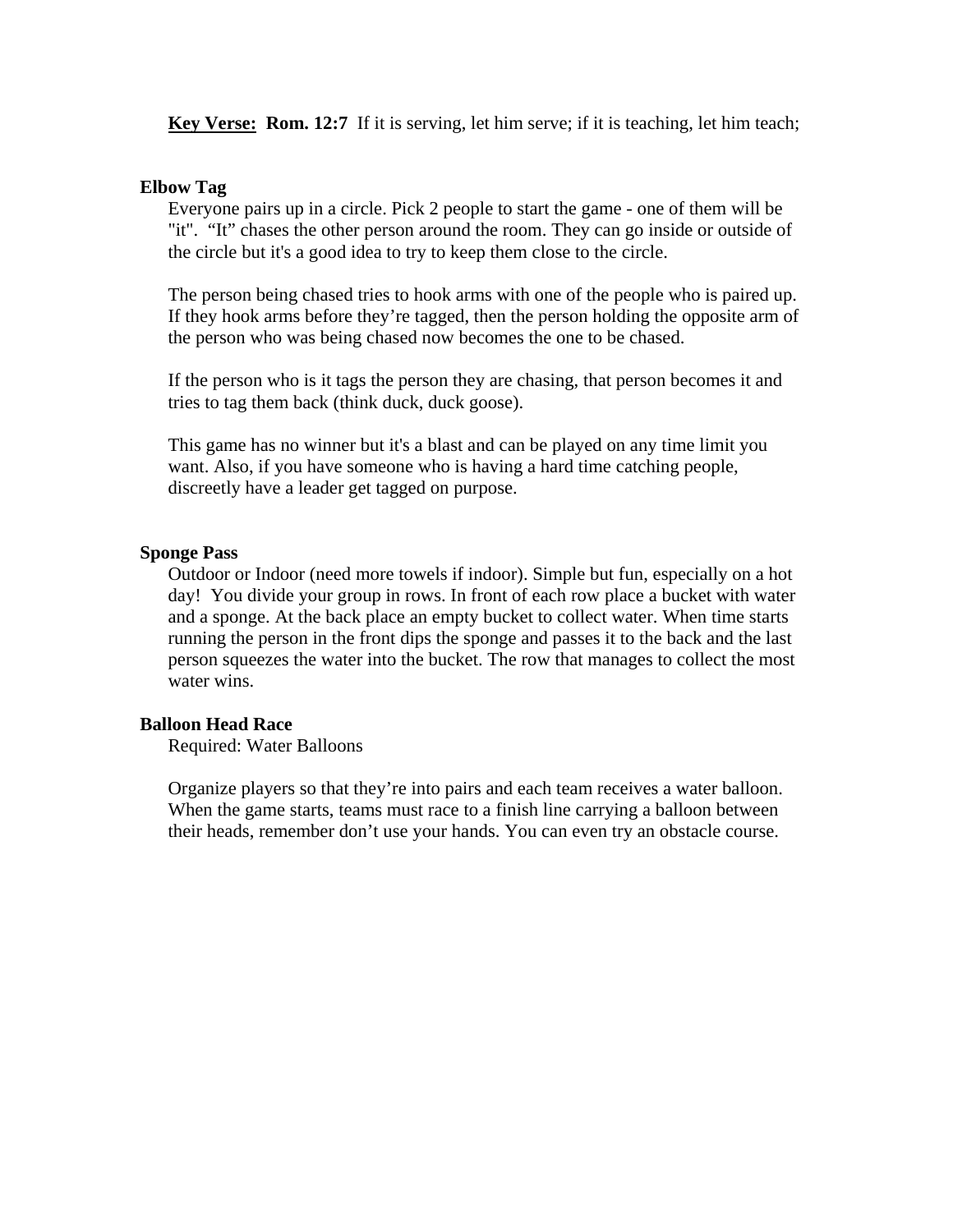#### **Wednesday: Queen Esther saves her people**

**Key Verse: Esther 4:14bc** For if you remain silent at this time, relief and deliverance for the Jews will arise from another place, but you and your father's family will perish. And who knows but that you have come to royal position for such a time as this?"

### **Criss Cross**

Divide into 4 teams. Send each team into a corner. The object of the game is to see which team can get to the opposite (diagonal) corner the fastest using the designated method that the leader calls out (eg. if the leader calls out "hopping," the teams must hop to the opposite corner). This will create quite a "bottleneck" or "traffic jam" in the middle each time. Keep score of which team wins each crossing. First team to 5 wins.

### **Good Crossing Methods:**

Hopping Wheel barrel (one person holding a partner's legs while they walk on hands) Crab Walk Sprint Backwards Walk Skipping Crawling

### **River Crossing**

The goal of this game is to help teach your students or leaders to work together by having them work as a team to cross a "river." First, using your gym or other space, you need a place to start from (a wall, lines in the gym, etc), the "river," and then a destination. Break them up into teams and have them race to the other side of the river. The rules are: everyone has to get across, they can only step on the "steppingstones" and no one can touch any other part of the floor or else they all have to start over.

 Paper plates work very well for the stepping-stones. If doing it on the street or sidewalk, you can use chalk to draw stepping-stone circles.

 Variation – the steps, once stood on, must always have someone touching them. If someone leaves a step open, the leader takes it out of play (that is, removes the plate or whatever is being used as a stepping-stone). Using this variation, don't race, instead work on getting everyone together to make it work.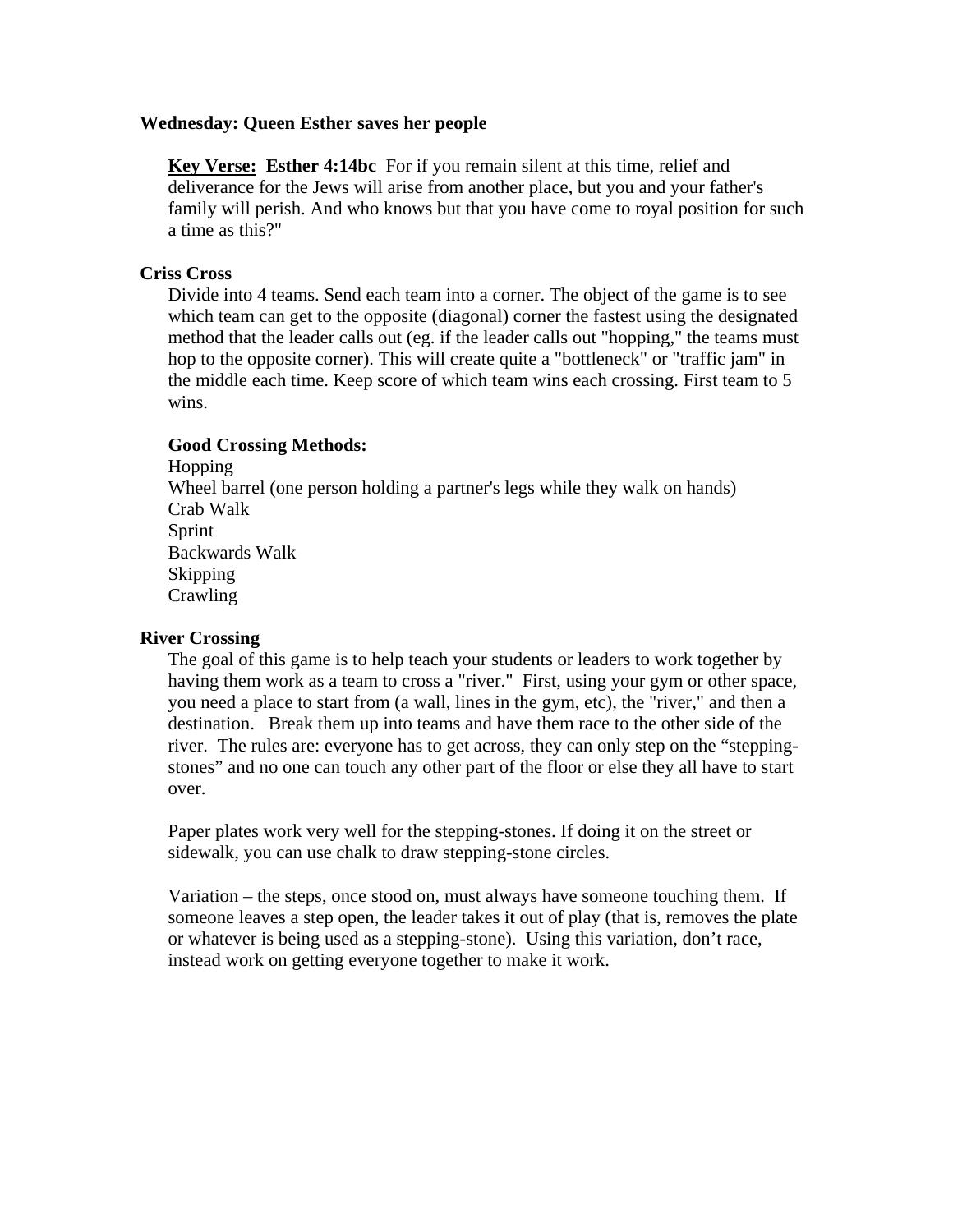#### **Thursday: Mary prepares to serve God**

 **Key Verse: Luke 1:38** "I am the Lord's servant," Mary answered. "May it be to me as you have said." Then the angel left her.

### **Human Sculptures**

Groups of 4-5 become "clay" with an "artist" to make the sculpture. Give each group a few minutes to talk about what it looks like to be the Lord's servant. The leader should announce that the group will participate in a "human clay" activity. Groups would be asked to sculpt their own interpretation or illustration of the Bible Verse – "I am the Lord's Servant." The leader should demonstrate first (to help put the players at ease, especially those who might be reluctant to act out).

### **Water Balloon Towel Catch**

Tell students ahead of time to bring a beach towel from home for this game. Provide a few extras for those who don't have one or forget.

Split students into teams of four, giving them each a beach towel. Set them a predetermined length apart and have two from each team launch a water balloon with the beach towel. The other two must run and catch the water balloon. The team to catch the most balloons without breaking them wins.

Variation: use game parachutes instead of towels, if available.